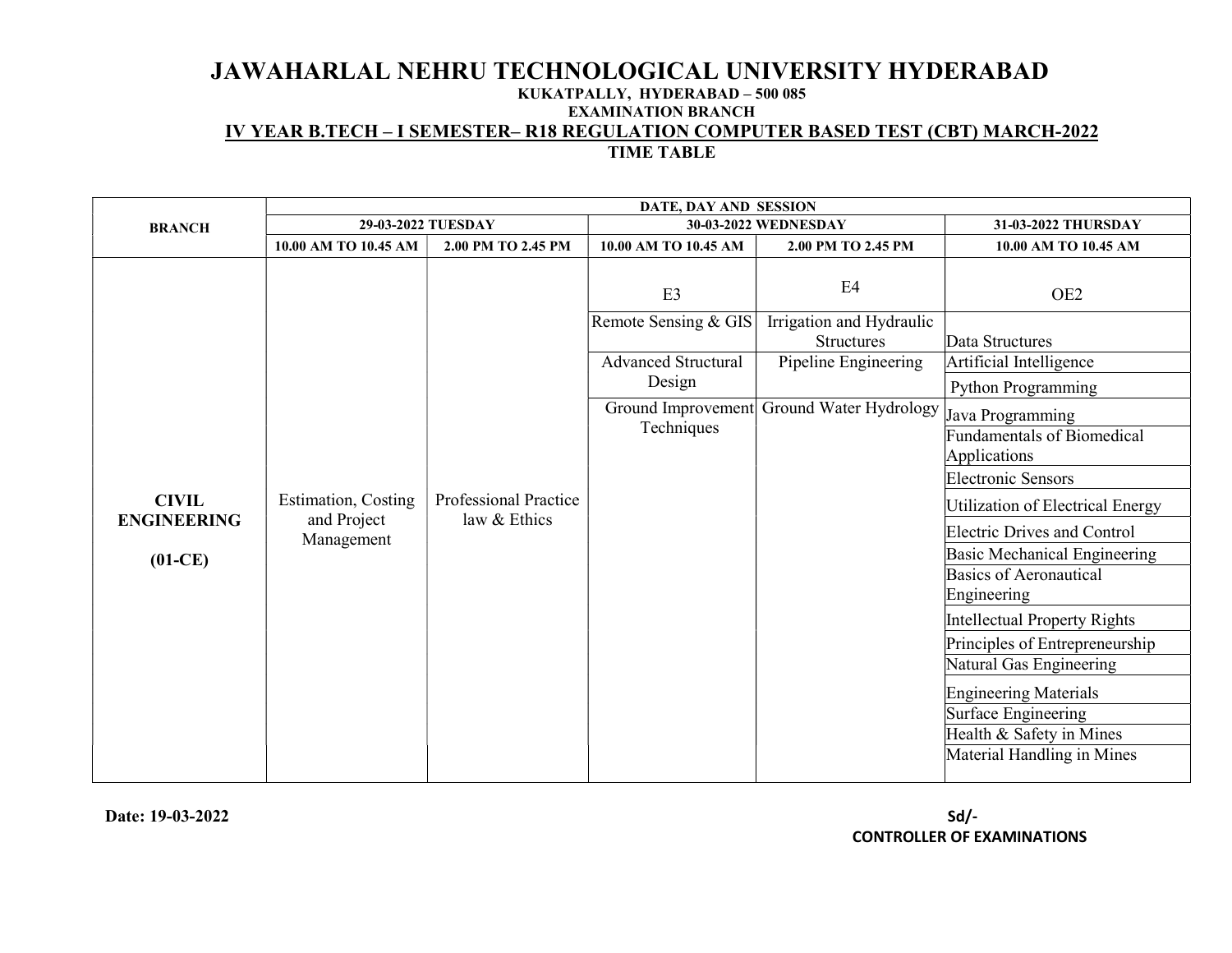## KUKATPALLY, HYDERABAD – 500 085

#### EXAMINATION BRANCH

## IV YEAR B.TECH – I SEMESTER– R18 REGULATION COMPUTER BASED TEST (CBT) MARCH-2022

TIME TABLE

|                                 |                      |                                   | DATE, DAY AND SESSION             |                                         |                                                   |
|---------------------------------|----------------------|-----------------------------------|-----------------------------------|-----------------------------------------|---------------------------------------------------|
| <b>BRANCH</b>                   | 29-03-2022 TUESDAY   |                                   | 30-03-2022 WEDNESDAY              |                                         | 31-03-2022 THURSDAY                               |
|                                 | 10.00 AM TO 10.45 AM | 2.00 PM TO 2.45 PM                | 10.00 AM TO 10.45 AM              | 2.00 PM TO 2.45 PM                      | 10.00 AM TO 10.45 AM                              |
|                                 |                      |                                   | E <sub>3</sub>                    | E4                                      | OE <sub>2</sub>                                   |
|                                 |                      |                                   |                                   |                                         | Data Structures                                   |
|                                 |                      |                                   |                                   |                                         | Artificial Intelligence                           |
|                                 |                      |                                   | Digital Control systems           | <b>HVDC</b> Transmission                | Remote Sensing & GIS                              |
|                                 |                      |                                   | Digital Signal Processing         | Power System                            | <b>Python Programming</b>                         |
|                                 |                      | Fundamentals of<br>Management for |                                   | Reliability                             | Java Programming                                  |
| <b>ELECTRICAL</b><br><b>AND</b> |                      |                                   | Electrical and Hybrid<br>Vehicles | <b>Industrial Electrical</b><br>Systems | <b>Fundamentals of Biomedical</b><br>Applications |
| <b>ELECTRONICS</b>              |                      |                                   |                                   |                                         | <b>Electronic Sensors</b>                         |
| <b>ENGINEERING</b>              | Engineers            | ---                               |                                   |                                         | Basic Mechanical Engineering                      |
| $(02-EEE)$                      |                      |                                   |                                   |                                         | Basics of Aeronautical Engineering                |
|                                 |                      |                                   |                                   |                                         | Intellectual Property Rights                      |
|                                 |                      |                                   |                                   |                                         | Principles of Entrepreneurship                    |
|                                 |                      |                                   |                                   |                                         | Natural Gas Engineering                           |
|                                 |                      |                                   |                                   |                                         | <b>Engineering Materials</b>                      |
|                                 |                      |                                   |                                   |                                         | Surface Engineering                               |
|                                 |                      |                                   |                                   |                                         | Health & Safety in Mines                          |
|                                 |                      |                                   |                                   |                                         | Material Handling in Mines                        |

Date: 19-03-2022 Sd/-CONTROLLER OF EXAMINATIONS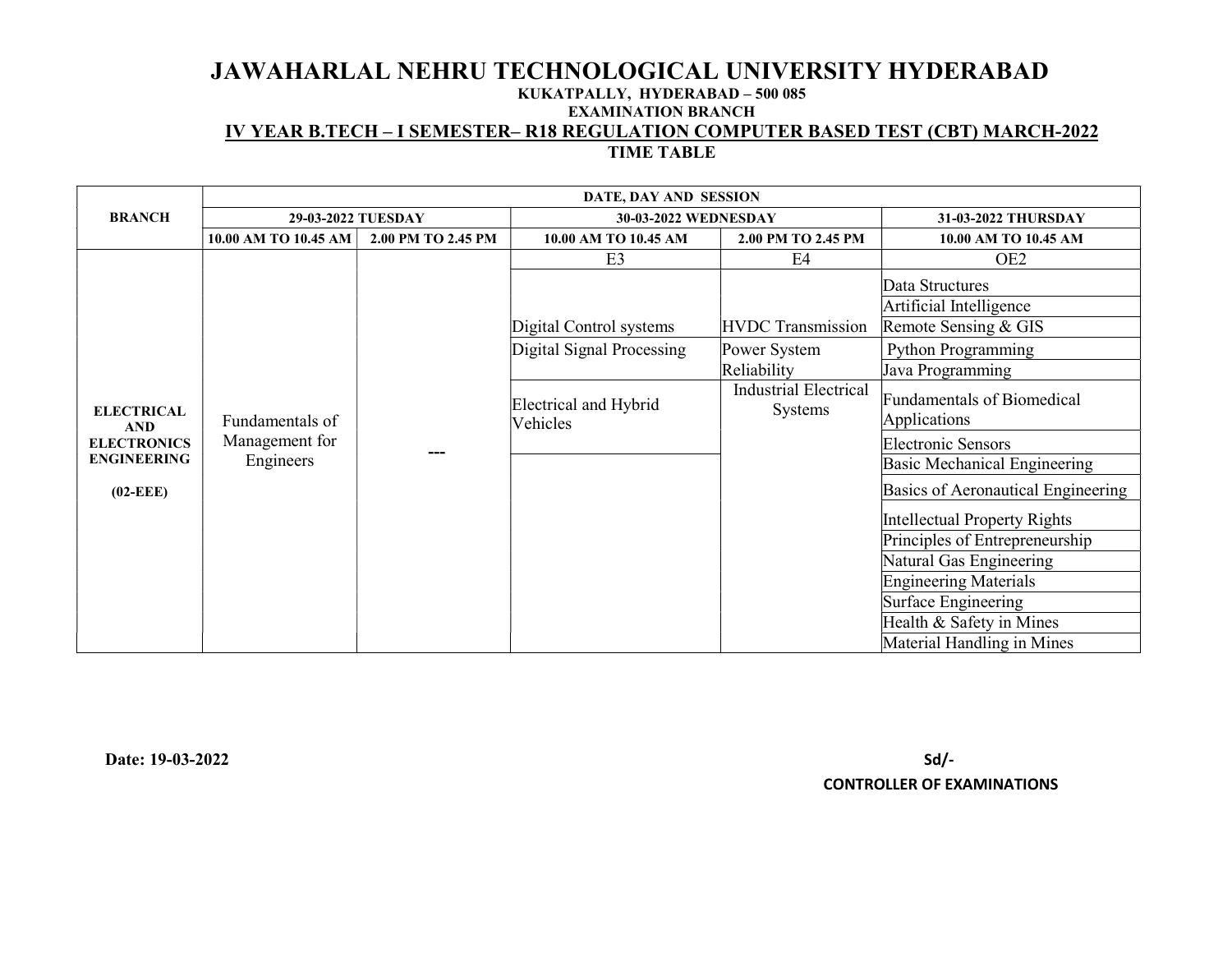## JAWAHARLAL NEHRU TECHNOLOGICAL UNIVERSITY HYDERABAD KUKATPALLY, HYDERABAD – 500 085 EXAMINATION BRANCH IV YEAR B.TECH – I SEMESTER– R18 REGULATION COMPUTER BASED TEST (CBT) MARCH-2022

TIME TABLE

|                                         |                      |                                | DATE, DAY AND SESSION   |                      |                                     |
|-----------------------------------------|----------------------|--------------------------------|-------------------------|----------------------|-------------------------------------|
| <b>BRANCH</b>                           | 29-03-2022 TUESDAY   |                                |                         | 30-03-2022 WEDNESDAY | 31-03-2022 THURSDAY                 |
|                                         | 10.00 AM TO 10.45 AM | 2.00 PM TO 2.45 PM             | 10.00 AM TO 10.45 AM    | 2.00 PM TO 2.45 PM   | 10.00 AM TO 10.45 AM                |
|                                         |                      | E2                             | E <sub>3</sub>          | E <sub>4</sub>       | OE <sub>2</sub>                     |
|                                         |                      | Additive                       | Power Plant Engineering | Computational Fluid  | Remote Sensing & GIS                |
|                                         |                      | Manufacturing                  |                         | Dynamics             |                                     |
|                                         |                      |                                |                         |                      | Data Structures                     |
|                                         |                      | Automation in<br>Manufacturing | Automobile Engineering  |                      | Artificial Intelligence             |
|                                         |                      |                                |                         | Turbo Machinery      | Python Programming                  |
|                                         |                      | <b>MEMS</b>                    | Renewable Energy        | Fluid Power Systems  | Java Programming                    |
|                                         |                      |                                | Sources                 |                      | <b>Fundamentals of Biomedical</b>   |
|                                         |                      |                                |                         |                      | Applications                        |
| <b>MECHANICAL</b><br><b>ENGINEERING</b> | Refrigeration & Air  |                                |                         |                      | <b>Electronic Sensors</b>           |
|                                         | Conditioning         |                                |                         |                      | Utilization of Electrical           |
| $(03-ME)$                               |                      |                                |                         |                      | Energy                              |
|                                         |                      |                                |                         |                      | <b>Electric Drives and Control</b>  |
|                                         |                      |                                |                         |                      | <b>Basics of Aeronautical</b>       |
|                                         |                      |                                |                         |                      | Engineering                         |
|                                         |                      |                                |                         |                      | <b>Intellectual Property Rights</b> |
|                                         |                      |                                |                         |                      | Principles of Entrepreneurship      |
|                                         |                      |                                |                         |                      | <b>Engineering Materials</b>        |
|                                         |                      |                                |                         |                      | Surface Engineering                 |
|                                         |                      |                                |                         |                      | Natural Gas Engineering             |
|                                         |                      |                                |                         |                      | Health & Safety in Mines            |
|                                         |                      |                                |                         |                      | Material Handling in Mines          |

Date: 19-03-2022

 Sd/- CONTROLLER OF EXAMINATIONS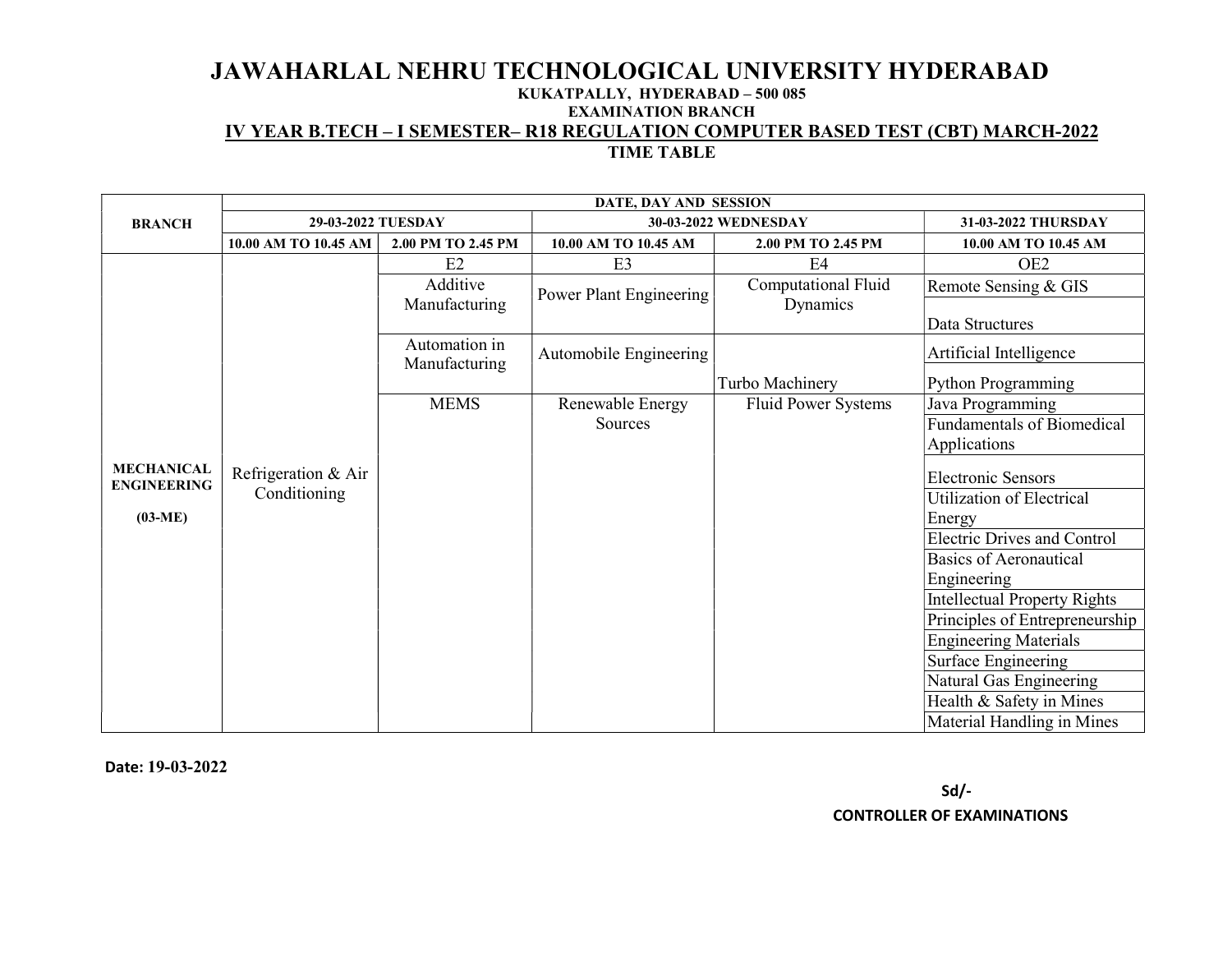## KUKATPALLY, HYDERABAD – 500 085

#### EXAMINATION BRANCH

## IV YEAR B.TECH – I SEMESTER– R18 REGULATION COMPUTER BASED TEST (CBT) MARCH-2022

TIME TABLE

|                                            |                      |                              | DATE, DAY AND SESSION      |                      |                                     |
|--------------------------------------------|----------------------|------------------------------|----------------------------|----------------------|-------------------------------------|
| <b>BRANCH</b>                              | 29-03-2022 TUESDAY   |                              |                            | 30-03-2022 WEDNESDAY | 31-03-2022 THURSDAY                 |
|                                            | 10.00 AM TO 10.45 AM | 2.00 PM TO 2.45 PM           | 10.00 AM TO 10.45 AM       | 2.00 PM TO 2.45 PM   | 10.00 AM TO 10.45 AM                |
|                                            |                      |                              | E <sub>3</sub>             | E <sub>4</sub>       | <b>OE2</b>                          |
|                                            |                      |                              |                            |                      | Data Structures                     |
|                                            |                      |                              | <b>Artificial Neural</b>   | Biomedical           | Artificial Intelligence             |
|                                            |                      |                              | Networks                   | Instrumentation      | Remote Sensing & GIS                |
|                                            |                      |                              |                            |                      | Python Programming                  |
|                                            |                      | <b>Professional Practice</b> | <b>Scripting Languages</b> | Database Management  | Java Programming                    |
|                                            | Microwave and        |                              |                            | Systems              | <b>Fundamentals of Biomedical</b>   |
| <b>ELECTRONICS</b>                         |                      |                              | Digital Image              |                      | Applications                        |
| <b>AND</b>                                 | Optical              |                              | Processing                 |                      | Utilization of Electrical Energy    |
| <b>COMMUNICATION</b><br><b>ENGINEERING</b> | Communications       | law & Ethics                 |                            |                      | Electric Drives and Control         |
|                                            |                      |                              |                            |                      | <b>Basic Mechanical Engineering</b> |
| $(04-ECE)$                                 |                      |                              |                            |                      | Basics of Aeronautical Engineering  |
|                                            |                      |                              |                            | Network Security and | <b>Intellectual Property Rights</b> |
|                                            |                      |                              |                            | Cryptography         | Principles of Entrepreneurship      |
|                                            |                      |                              |                            |                      | Natural Gas Engineering             |
|                                            |                      |                              |                            |                      | <b>Engineering Materials</b>        |
|                                            |                      |                              |                            |                      | Surface Engineering                 |
|                                            |                      |                              |                            |                      | Health & Safety in Mines            |
|                                            |                      |                              |                            |                      | Material Handling in Mines          |

Date: 19-03-2022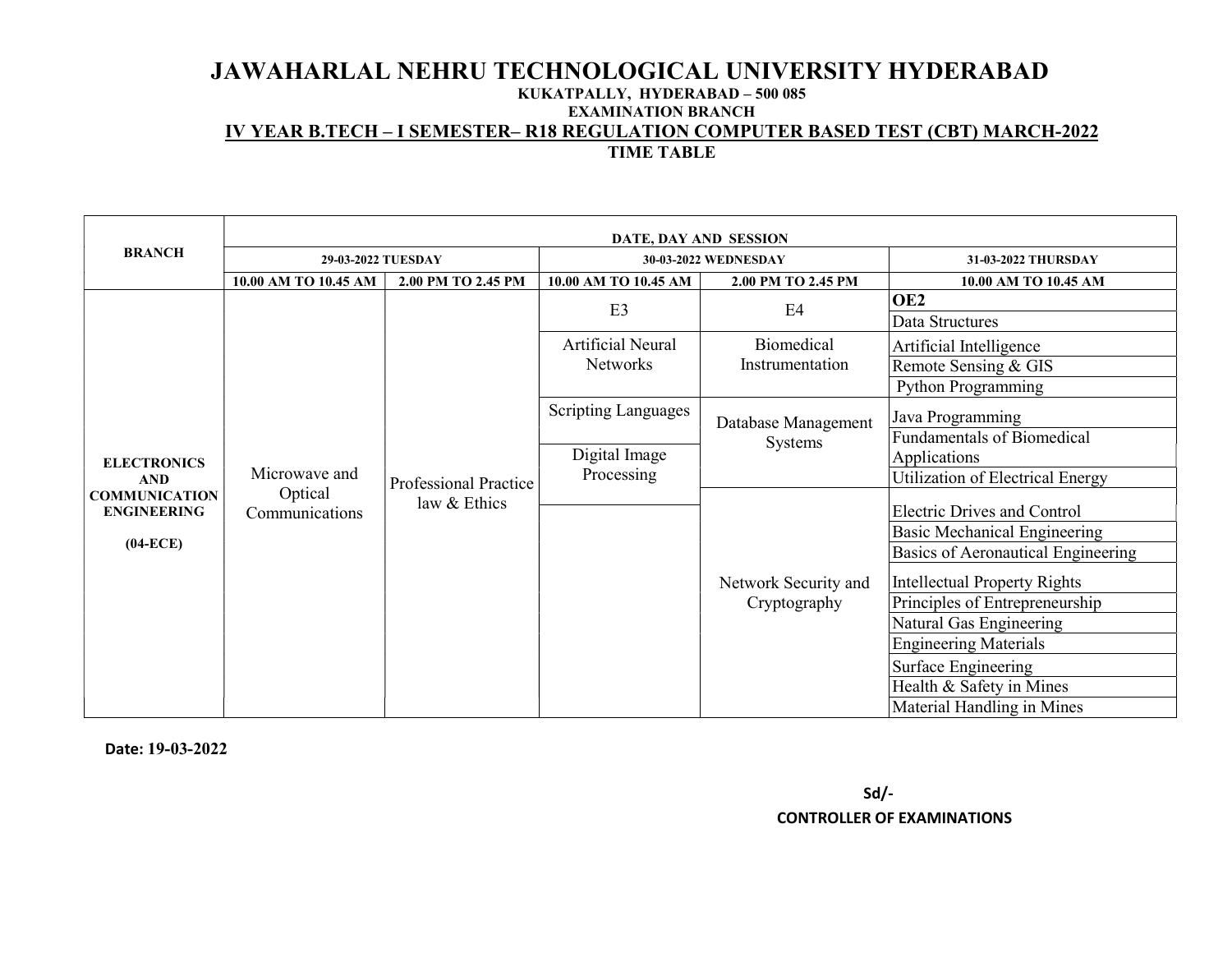## JAWAHARLAL NEHRU TECHNOLOGICAL UNIVERSITY HYDERABAD KUKATPALLY, HYDERABAD – 500 085 EXAMINATION BRANCH

## IV YEAR B.TECH – I SEMESTER– R18 REGULATION COMPUTER BASED TEST (CBT) MARCH-2022

TIME TABLE

|                    |                      |                    | DATE, DAY AND SESSION               |                                          |                                     |
|--------------------|----------------------|--------------------|-------------------------------------|------------------------------------------|-------------------------------------|
| <b>BRANCH</b>      | 29-03-2022 TUESDAY   |                    | 30-03-2022 WEDNESDAY                |                                          | 31-03-2022 THURSDAY                 |
|                    | 10.00 AM TO 10.45 AM | 2.00 PM TO 2.45 PM | 10.00 AM TO 10.45 AM                | 2.00 PM TO 2.45 PM                       | 10.00 AM TO 10.45 AM                |
|                    |                      |                    | E4                                  | E <sub>5</sub>                           | OE <sub>2</sub>                     |
|                    |                      |                    |                                     |                                          | Remote Sensing & GIS                |
|                    |                      |                    |                                     |                                          | <b>Fundamentals of Biomedical</b>   |
|                    |                      |                    | Graph Theory                        | <b>Advanced Algorithms</b>               | Applications                        |
|                    |                      |                    |                                     |                                          | <b>Electronic Sensors</b>           |
|                    |                      |                    |                                     |                                          | Utilization of Electrical Energy    |
|                    |                      |                    |                                     |                                          | <b>Electric Drives and Control</b>  |
|                    | Cryptography &       |                    |                                     | Real Time Systems                        | <b>Basic Mechanical Engineering</b> |
| <b>COMPUTER</b>    |                      |                    | Introduction to Embedded<br>Systems |                                          | <b>Basics of Aeronautical</b>       |
| <b>SCIENCE AND</b> |                      |                    |                                     |                                          | Engineering                         |
| <b>ENGINEERING</b> | Network Security     | Data Mining        |                                     | Soft Computing                           | <b>Intellectual Property Rights</b> |
| $(05-CSE)$         |                      |                    |                                     |                                          | Principles of Entrepreneurship      |
|                    |                      |                    | Artificial Intelligence             |                                          | Natural Gas Engineering             |
|                    |                      |                    |                                     |                                          | <b>Engineering Materials</b>        |
|                    |                      |                    | Cloud Computing                     |                                          | Surface Engineering                 |
|                    |                      |                    |                                     | Internet of Things                       | Health & Safety in Mines            |
|                    |                      |                    |                                     |                                          | Material Handling in Mines          |
|                    |                      |                    | Ad-hoc & Sensor Networks            | Software Process & Project<br>Management |                                     |
|                    |                      |                    |                                     |                                          |                                     |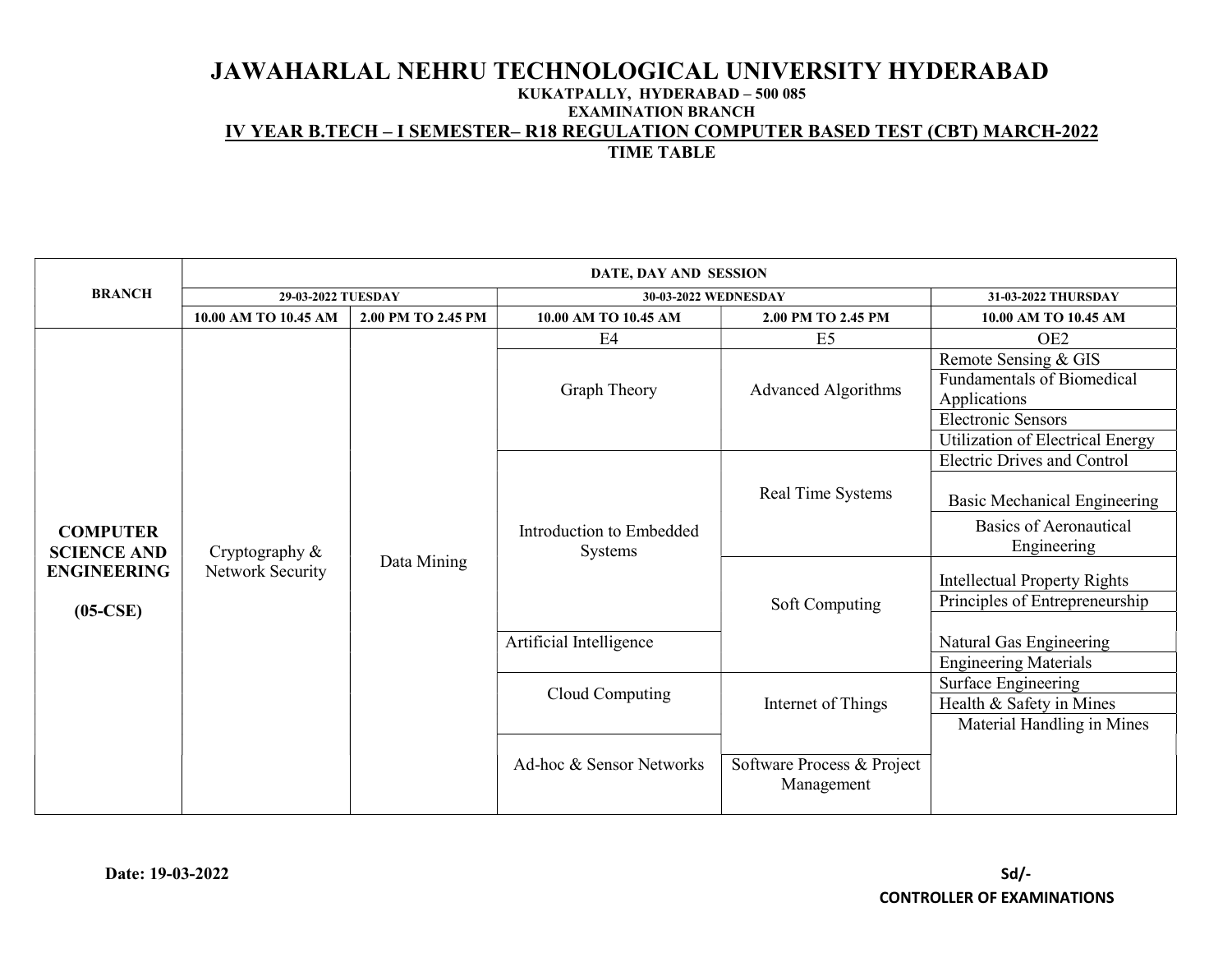#### KUKATPALLY, HYDERABAD – 500 085 EXAMINATION BRANCH IV YEAR B.TECH – I SEMESTER– R18 REGULATION COMPUTER BASED TEST (CBT) MARCH-2022 TIME TABLE

|                                  | DATE, DAY AND SESSION         |                                 |                              |                                             |                                     |  |
|----------------------------------|-------------------------------|---------------------------------|------------------------------|---------------------------------------------|-------------------------------------|--|
| <b>BRANCH</b>                    | 29-03-2022 TUESDAY            |                                 | 30-03-2022 WEDNESDAY         |                                             | 31-03-2022 THURSDAY                 |  |
|                                  | 10.00 AM TO 10.45 AM          | 2.00 PM TO 2.45 PM              | 10.00 AM TO 10.45 AM         | 2.00 PM TO 2.45 PM                          | 10.00 AM TO 10.45 AM                |  |
|                                  |                               |                                 | E <sub>3</sub>               | E <sub>4</sub>                              | OE <sub>2</sub>                     |  |
|                                  |                               |                                 | Pharmaceutical               |                                             | Remote Sensing & GIS                |  |
|                                  |                               |                                 | Instrumentation              | Biomedical                                  | Data Structures                     |  |
|                                  |                               |                                 |                              | Instrumentation                             | Artificial Intelligence             |  |
|                                  |                               |                                 | Virtual Instrumentation      |                                             | Python Programming                  |  |
|                                  |                               |                                 |                              |                                             | Java Programming                    |  |
|                                  | Analytical<br>Instrumentation | Professional<br>Practice, Law & | MEMS and its<br>applications | <b>Computer Networks</b>                    | <b>Electronic Sensors</b>           |  |
|                                  |                               |                                 |                              |                                             | Utilization of Electrical Energy    |  |
| <b>ELECTRONICS</b><br><b>AND</b> |                               |                                 |                              |                                             | <b>Electric Drives and Control</b>  |  |
| <b>INSTRUMENTATION</b>           |                               | Ethics                          |                              |                                             | <b>Basic Mechanical Engineering</b> |  |
| <b>ENGINEERING</b>               |                               |                                 |                              | <b>Artificial Neural</b><br><b>Networks</b> | <b>Basics of Aeronautical</b>       |  |
| $(10-EIE)$                       |                               |                                 |                              |                                             | Engineering                         |  |
|                                  |                               |                                 |                              |                                             | <b>Intellectual Property Rights</b> |  |
|                                  |                               |                                 |                              |                                             | Principles of Entrepreneurship      |  |
|                                  |                               |                                 |                              |                                             | Natural Gas Engineering             |  |
|                                  |                               |                                 |                              |                                             | <b>Engineering Materials</b>        |  |
|                                  |                               |                                 |                              |                                             | Surface Engineering                 |  |
|                                  |                               |                                 |                              |                                             | Health & Safety in Mines            |  |
|                                  |                               |                                 |                              |                                             | Material Handling in Mines          |  |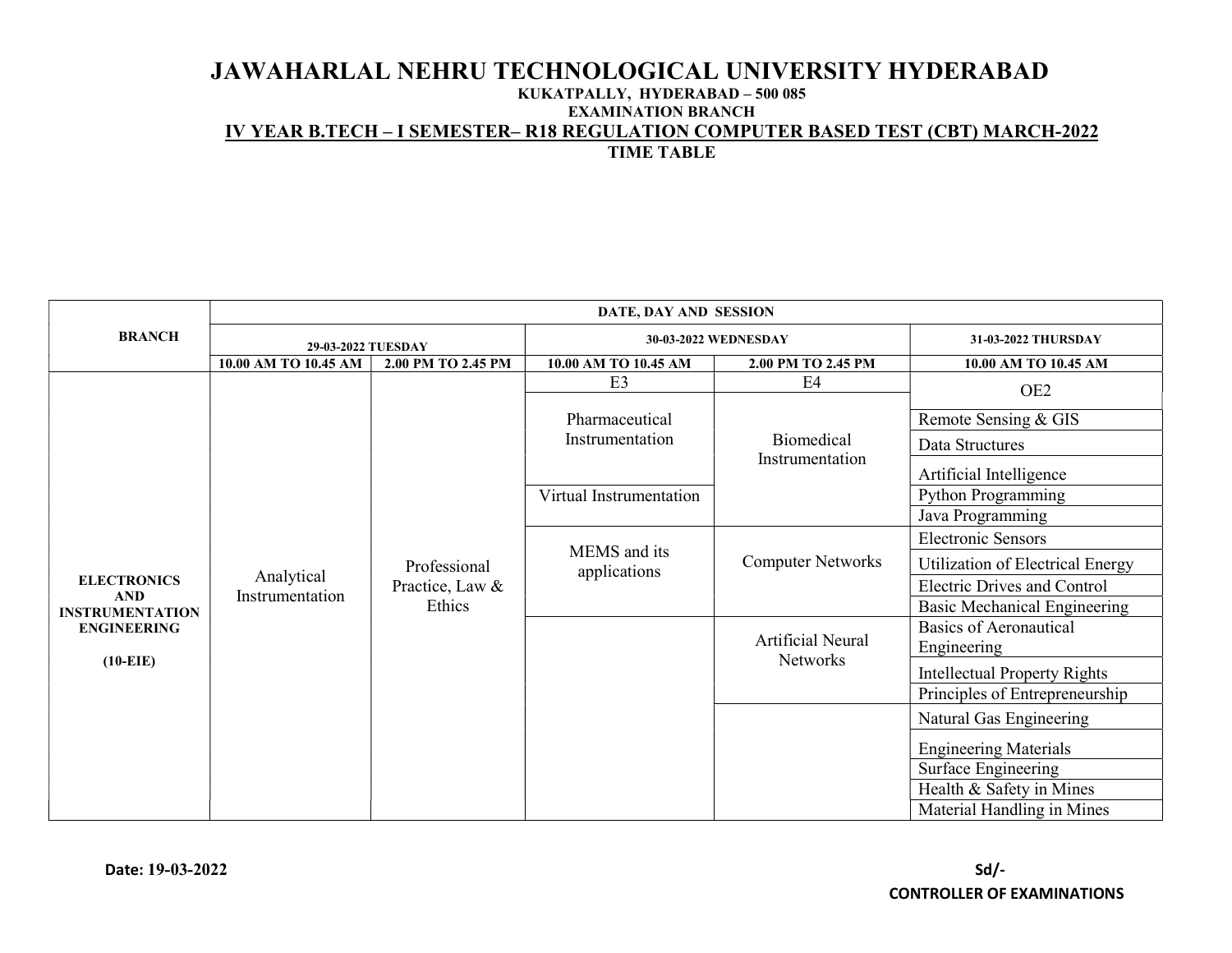## JAWAHARLAL NEHRU TECHNOLOGICAL UNIVERSITY HYDERABAD KUKATPALLY, HYDERABAD – 500 085 EXAMINATION BRANCH IV YEAR B.TECH – I SEMESTER– R18 REGULATION COMPUTER BASED TEST (CBT) MARCH-2022

TIME TABLE

| <b>BRANCH</b>                | 29-03-2022 TUESDAY          |                    |                               | 30-03-2022 WEDNESDAY               |                                     |
|------------------------------|-----------------------------|--------------------|-------------------------------|------------------------------------|-------------------------------------|
|                              | 10.00 AM TO 10.45 AM        | 2.00 PM TO 2.45 PM | 10.00 AM TO 10.45 AM          | 2.00 PM TO 2.45 PM                 | 10.00 AM TO 10.45 AM                |
|                              |                             |                    | E4                            | E <sub>5</sub>                     | OE <sub>2</sub>                     |
|                              |                             |                    |                               | <b>Intrusion Detection Systems</b> | Remote Sensing & GIS                |
|                              |                             |                    |                               |                                    | <b>Fundamentals of Biomedical</b>   |
|                              |                             |                    | Web Security                  | Real Time Systems                  | Applications                        |
|                              |                             |                    |                               | Soft Computing                     |                                     |
|                              |                             |                    |                               | Distributed Databases              | <b>Electronic Sensors</b>           |
|                              |                             |                    | High Performance<br>Computing |                                    | Utilization of Electrical Energy    |
|                              |                             |                    |                               | Software Process & Project         | <b>Electric Drives and Control</b>  |
| <b>INFORMATI</b>             |                             |                    |                               | Management                         | <b>Basic Mechanical Engineering</b> |
| <b>ON</b><br><b>TECHNOLO</b> | <b>Information Security</b> | Data Mining        |                               |                                    | <b>Basics of Aeronautical</b>       |
| <b>GY</b>                    |                             |                    | Artificial Intelligence       |                                    | Engineering                         |
|                              |                             |                    |                               |                                    | <b>Intellectual Property Rights</b> |
| $(12-I)$                     |                             |                    |                               |                                    | Principles of Entrepreneurship      |
|                              |                             |                    | Cloud Computing               |                                    |                                     |
|                              |                             |                    |                               |                                    | Natural Gas Engineering             |
|                              |                             |                    |                               |                                    | <b>Engineering Materials</b>        |
|                              |                             |                    | Ad-hoc & Sensor               |                                    | Surface Engineering                 |
|                              |                             |                    | <b>Networks</b>               |                                    | Health & Safety in Mines            |
|                              |                             |                    |                               |                                    | Material Handling in Mines          |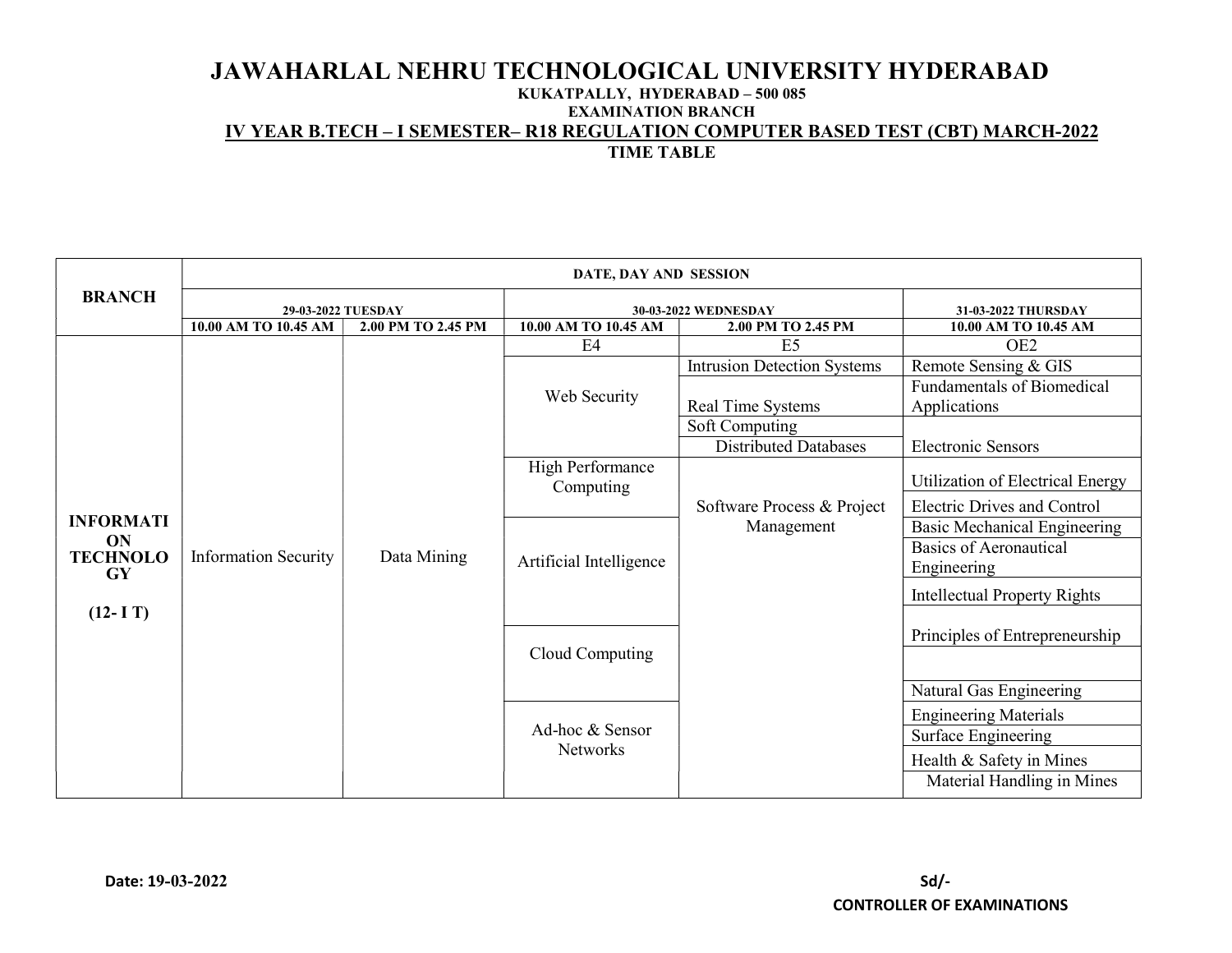#### KUKATPALLY, HYDERABAD – 500 085

#### EXAMINATION BRANCH

## IV YEAR B.TECH – I SEMESTER– R18 REGULATION COMPUTER BASED TEST (CBT) MARCH-2022

## TIME TABLE

|                    | DATE, DAY AND SESSION |                        |                      |                         |                                    |  |  |  |
|--------------------|-----------------------|------------------------|----------------------|-------------------------|------------------------------------|--|--|--|
| <b>BRANCH</b>      | 29-03-2022 TUESDAY    |                        |                      | 30-03-2022 WEDNESDAY    | 31-03-2022 THURSDAY                |  |  |  |
|                    | 10.00 AM TO 10.45 AM  | 2.00 PM TO 2.45 PM     | 10.00 AM TO 10.45 AM | 2.00 PM TO 2.45 PM      | 10.00 AM TO 10.45 AM               |  |  |  |
|                    |                       | E2                     | E <sub>3</sub>       | E <sub>4</sub>          | OE <sub>2</sub>                    |  |  |  |
|                    |                       | Operations<br>Research | Power Plant          | Computational Fluid     | Remote Sensing & GIS               |  |  |  |
|                    |                       |                        | Engineering          | Dynamics                | Data Structures                    |  |  |  |
|                    |                       | Computer               | Product Design &     | Advanced Kinematics and | Artificial Intelligence            |  |  |  |
|                    |                       | Organization           | Assembly             | Dynamics of Machinery   | Python Programming                 |  |  |  |
|                    |                       |                        | Automation           | Flexible Manufacturing  | Java Programming                   |  |  |  |
|                    |                       | <b>Advanced Data</b>   | Renewable Energy     | Systems                 | <b>Fundamentals of Biomedical</b>  |  |  |  |
| <b>MECHANICAL</b>  |                       | <b>Structures</b>      | Sources              |                         | Applications                       |  |  |  |
| <b>ENGINEERING</b> | Automobile            |                        |                      |                         | <b>Electronic Sensors</b>          |  |  |  |
| (MECHATRONICS)     | Engineering           |                        |                      |                         | Utilization of Electrical Energy   |  |  |  |
| $(14-MECT)$        |                       |                        |                      |                         | <b>Electric Drives and Control</b> |  |  |  |
|                    |                       |                        |                      |                         | Basics of Aeronautical Engineering |  |  |  |
|                    |                       |                        |                      |                         | Natural Gas Engineering            |  |  |  |
|                    |                       |                        |                      |                         | <b>Engineering Materials</b>       |  |  |  |
|                    |                       |                        |                      |                         | Surface Engineering                |  |  |  |
|                    |                       |                        |                      |                         | Health & Safety in Mines           |  |  |  |
|                    |                       |                        |                      |                         | Material Handling in Mines         |  |  |  |

Date: 19-03-2022

 Sd/- CONTROLLER OF EXAMINATIONS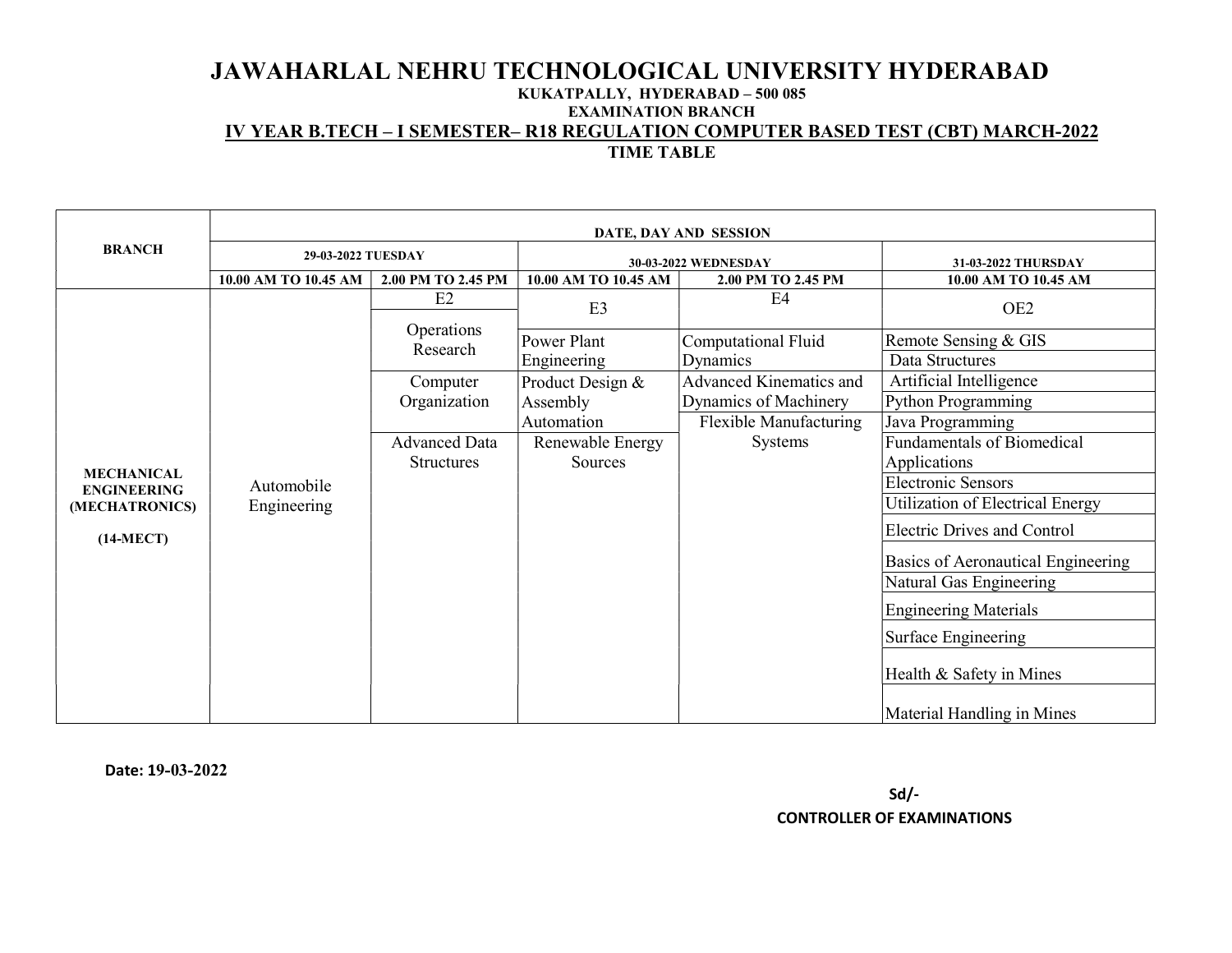## JAWAHARLAL NEHRU TECHNOLOGICAL UNIVERSITY HYDERABAD KUKATPALLY, HYDERABAD – 500 085

#### EXAMINATION BRANCH

### IV YEAR B.TECH – I SEMESTER– R18 REGULATION COMPUTER BASED TEST (CBT) MARCH-2022

TIME TABLE

|                                      |                      | DATE, DAY AND SESSION                          |                      |                                |                                         |
|--------------------------------------|----------------------|------------------------------------------------|----------------------|--------------------------------|-----------------------------------------|
| <b>BRANCH</b>                        | 29-03-2022 TUESDAY   |                                                |                      | 30-03-2022 WEDNESDAY           | 31-03-2022 THURSDAY                     |
|                                      | 10.00 AM TO 10.45 AM | 2.00 PM TO 2.45 PM                             | 10.00 AM TO 10.45 AM | 2.00 PM TO 2.45 PM             | 10.00 AM TO 10.45 AM                    |
|                                      |                      |                                                | E <sub>3</sub>       | E4                             | OE <sub>2</sub>                         |
|                                      |                      |                                                |                      | <b>Functional Materials</b>    | Remote Sensing & GIS                    |
|                                      |                      |                                                |                      |                                | Data Structures                         |
|                                      |                      |                                                |                      | <b>Computational Materials</b> | Artificial Intelligence                 |
|                                      |                      |                                                | Alternate Routes of  | Engineering                    | <b>Python Programming</b>               |
|                                      |                      |                                                | Iron & Steel Making  |                                | Java Programming                        |
|                                      | Introduction to      | Fundamentals of<br>Management for<br>Engineers |                      | Ceramics Science and           | <b>Fundamentals of Biomedical</b>       |
| <b>METALLUR</b>                      | Instrumentation      |                                                |                      | Technology                     | Applications                            |
| <b>GICAL AND</b><br><b>MATERIALS</b> |                      |                                                |                      |                                | <b>Electronic Sensors</b>               |
| <b>ENGINEERIN</b>                    |                      |                                                |                      |                                | <b>Utilization of Electrical Energy</b> |
| G<br>$(18-MMT)$                      |                      |                                                |                      |                                | <b>Electric Drives and Control</b>      |
|                                      |                      |                                                | <b>Bio Materials</b> |                                | Basic Mechanical Engineering            |
|                                      |                      |                                                |                      |                                | Basics of Aeronautical Engineering      |
|                                      |                      |                                                |                      |                                | <b>Intellectual Property Rights</b>     |
|                                      |                      |                                                |                      |                                | Principles of Entrepreneurship          |
|                                      |                      |                                                | Non-Destructive      |                                | Natural Gas Engineering                 |
|                                      |                      |                                                | Testing              |                                | Health & Safety in Mines                |
|                                      |                      |                                                |                      |                                | Material Handling in Mines              |

Date: 19-03-2022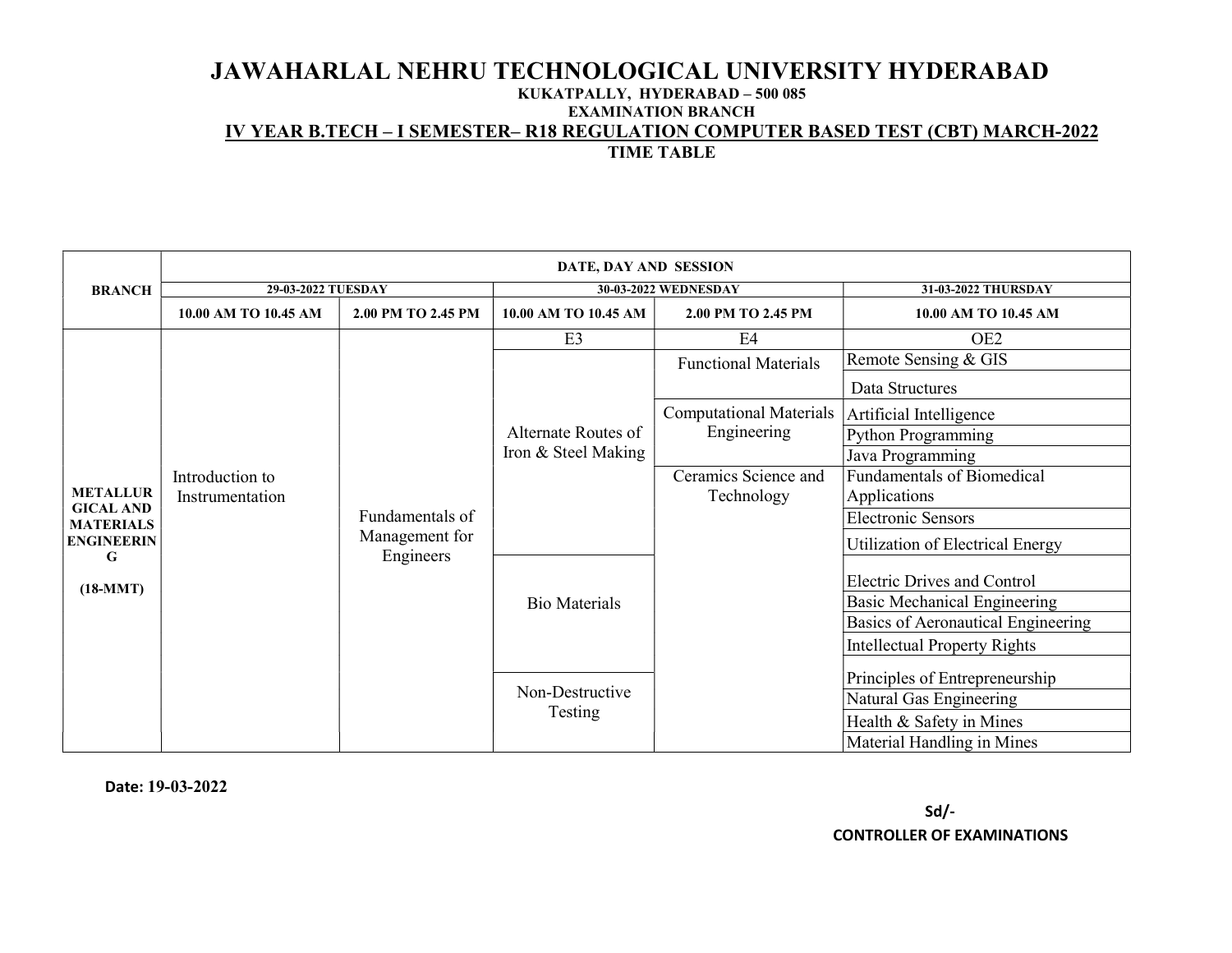## JAWAHARLAL NEHRU TECHNOLOGICAL UNIVERSITY HYDERABAD KUKATPALLY, HYDERABAD – 500 085 EXAMINATION BRANCH

### IV YEAR B.TECH – I SEMESTER– R18 REGULATION COMPUTER BASED TEST (CBT) MARCH-2022

TIME TABLE

|                                   | DATE, DAY AND SESSION |                      |                               |                                |                                     |  |  |  |
|-----------------------------------|-----------------------|----------------------|-------------------------------|--------------------------------|-------------------------------------|--|--|--|
| <b>BRANCH</b>                     | 29-03-2022 TUESDAY    |                      |                               | 30-03-2022 WEDNESDAY           | 31-03-2022 THURSDAY                 |  |  |  |
|                                   | 10.00 AM TO 10.45 AM  | 2.00 PM TO 2.45 PM   | 10.00 AM TO 10.45 AM          | 2.00 PM TO 2.45 PM             | 10.00 AM TO 10.45 AM                |  |  |  |
|                                   |                       |                      | E <sub>3</sub>                | E4                             | OE <sub>2</sub>                     |  |  |  |
|                                   |                       | E2                   |                               |                                | Remote Sensing & GIS                |  |  |  |
|                                   |                       |                      |                               |                                | Data Structures                     |  |  |  |
|                                   |                       | Space Mechanics      | Experimental<br>Aerodynamics  | <b>Industrial Aerodynamics</b> | Artificial Intelligence             |  |  |  |
|                                   |                       |                      |                               |                                | Python Programming                  |  |  |  |
|                                   |                       | Rockets and Missiles |                               |                                | Java Programming                    |  |  |  |
| Vibration and Aero-<br>elasticity |                       | Wind Tunnel          | Hypersonic<br>Aerodynamics    |                                | <b>Fundamentals of Biomedical</b>   |  |  |  |
|                                   |                       | Technique            |                               | Turbo Machinery                | Applications                        |  |  |  |
|                                   |                       |                      |                               |                                | <b>Electronic Sensors</b>           |  |  |  |
| <b>AERONAUTICAL</b>               |                       |                      |                               |                                | Utilization of Electrical Energy    |  |  |  |
| <b>ENGINEERING</b>                |                       |                      |                               |                                | <b>Electric Drives and Control</b>  |  |  |  |
| $(21-AE)$                         |                       |                      |                               |                                | <b>Basic Mechanical Engineering</b> |  |  |  |
|                                   |                       |                      |                               |                                | <b>Intellectual Property Rights</b> |  |  |  |
|                                   |                       |                      |                               |                                | Principles of Entrepreneurship      |  |  |  |
|                                   |                       |                      | Advanced                      |                                |                                     |  |  |  |
|                                   |                       |                      | Computational<br>Aerodynamics | Theory of Combustion           | Natural Gas Engineering             |  |  |  |
|                                   |                       |                      |                               |                                | <b>Engineering Materials</b>        |  |  |  |
|                                   |                       |                      |                               |                                | Surface Engineering                 |  |  |  |
|                                   |                       |                      |                               |                                | Health & Safety in Mines            |  |  |  |
|                                   |                       |                      |                               |                                | Material Handling in Mines          |  |  |  |

Date: 19-03-2022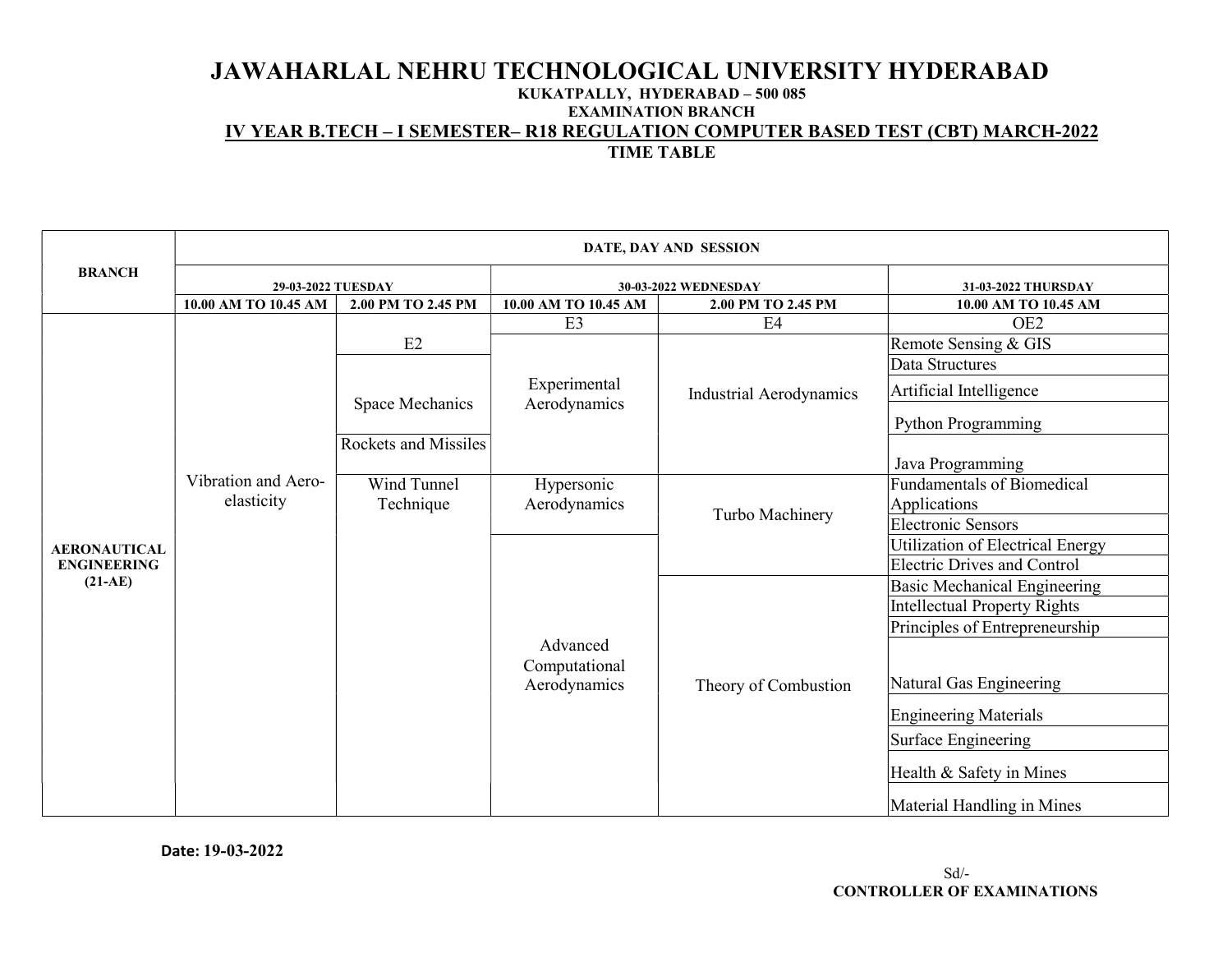#### KUKATPALLY, HYDERABAD – 500 085 EXAMINATION BRANCH

## IV YEAR B.TECH – I SEMESTER– R18 REGULATION COMPUTER BASED TEST (CBT) MARCH-2022

TIME TABLE

|                     |                          |                           | DATE, DAY AND SESSION          |                                                |                                     |
|---------------------|--------------------------|---------------------------|--------------------------------|------------------------------------------------|-------------------------------------|
| <b>BRANCH</b>       |                          | 29-03-2022 TUESDAY        |                                | 30-03-2022 WEDNESDAY                           | 31-03-2022 THURSDAY                 |
|                     | 10.00 AM TO 10.45 AM     | 2.00 PM TO 2.45 PM        | 10.00 AM TO 10.45 AM           | 2.00 PM TO 2.45 PM                             | 10.00 AM TO 10.45 AM                |
|                     |                          |                           | E <sub>3</sub>                 | E <sub>4</sub>                                 | OE <sub>2</sub>                     |
|                     |                          |                           |                                | <b>Rock Slope Technology</b>                   | Remote Sensing & GIS                |
|                     |                          |                           |                                |                                                | Data Structures                     |
|                     |                          |                           | <b>Advanced Surface Mining</b> |                                                | Artificial Intelligence             |
|                     |                          |                           |                                |                                                | Python Programming                  |
|                     |                          |                           |                                | Mine Systems Engineering                       | Java Programming                    |
|                     |                          | <b>Rock Fragmentation</b> |                                | <b>Fundamentals of Biomedical Applications</b> |                                     |
|                     | <b>Underground Metal</b> | Mine Legislation          | Engineering                    |                                                | <b>Electronic Sensors</b>           |
| <b>MINING</b>       | Mining Technology        |                           |                                |                                                | Utilization of Electrical Energy    |
| ENGG.<br>$(25-MNE)$ |                          |                           |                                |                                                | <b>Electric Drives and Control</b>  |
|                     |                          |                           |                                |                                                | <b>Basic Mechanical Engineering</b> |
|                     |                          |                           |                                | Dimensional Stone                              | Basics of Aeronautical Engineering  |
|                     |                          |                           | Risk Assessment and            | Technology                                     | Intellectual Property Rights        |
|                     |                          |                           | Management                     |                                                | Principles of Entrepreneurship      |
|                     |                          |                           |                                |                                                | Natural Gas Engineering             |
|                     |                          |                           |                                |                                                | <b>Engineering Materials</b>        |
|                     |                          |                           |                                |                                                | Surface Engineering                 |

Date: 19-03-2022

 $Sd$ CONTROLLER OF EXAMINATIONS